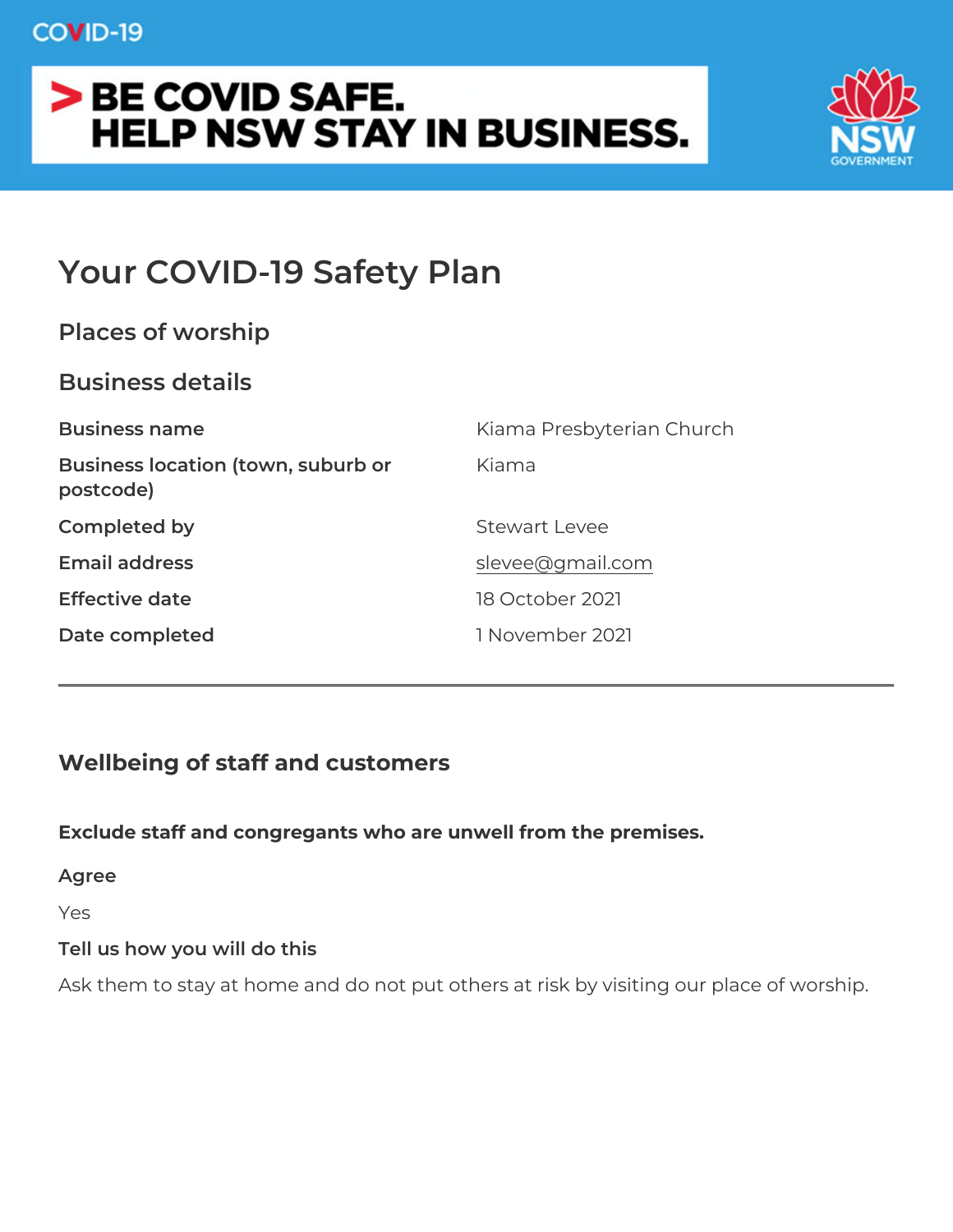# **Provide staff with information and training on COVID-19, including COVID-19 vaccination, when to get tested, physical distancing, wearing masks and cleaning. Agree**

Yes

# **Tell us how you will do this**

All members of church will be made aware of this Safety Plan before they are allowed on church grounds.

# **Display conditions of entry including requirements to stay away if unwell and record keeping.**

#### **Agree**

Yes

# **Tell us how you will do this**

Conditions of entry to be displayed at the entry of the Church next to the QR code for checking in.

# **Physical distancing**

**Capacity must not exceed one person per 4 square metres of space in indoor areas of the premises and one person per 2 square metres of space in outdoor areas of the premises.**

**Agree** Yes

# **Tell us how you will do this**

Placed SIT HERE signs throughout our buildings. Always adhering to 1 person per 4 sqm.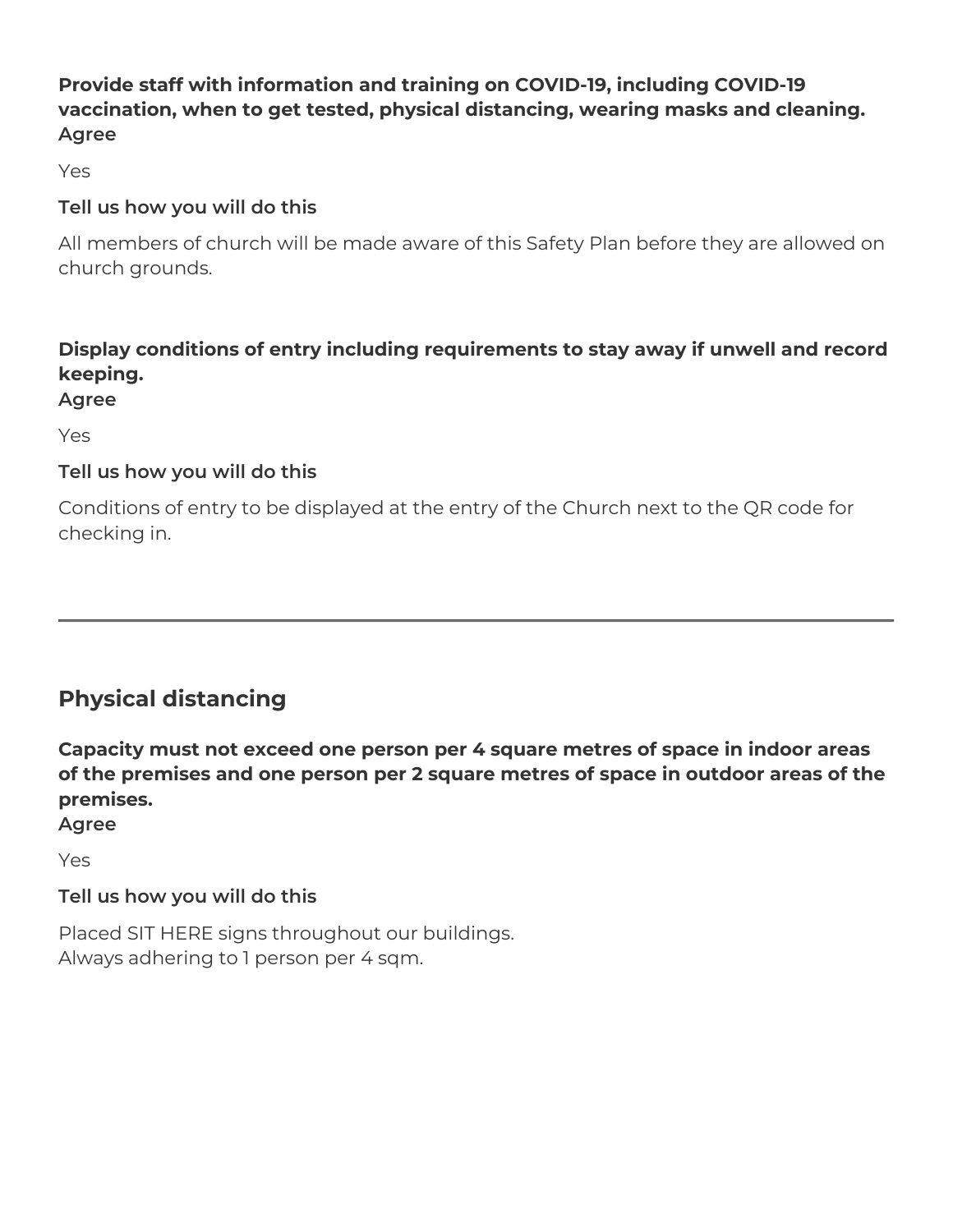**Ensure 1.5m physical distancing where possible, including:**

- **at points of mixing or queuing**
- **between seated groups**
- **between staff.**

# **Agree**

Yes

### **Tell us how you will do this**

Placed SIT HERE signs throughout our buildings.

# **Avoid congestion of people in specific areas where possible.**

### **Agree**

Yes

# **Tell us how you will do this**

Arrows on the floor to ensure people movements are in one direction.

#### **Have strategies in place to manage gatherings that may occur immediately outside the premises, such as at the conclusion of services. Agree**

Yes

# **Tell us how you will do this**

People to exit building after service promptly, and to not congregate outside in groups. Announcements at the beginning and end of Services. Placement of crosses on floor for "stand here" are 1.5 m apart.

# **Choirs at a place of worship or in a religious service must not exceed 10 persons. All members of the choir must be fully vaccinated or have a medical exemption.**

**Singing by congregants is not allowed in indoor areas.**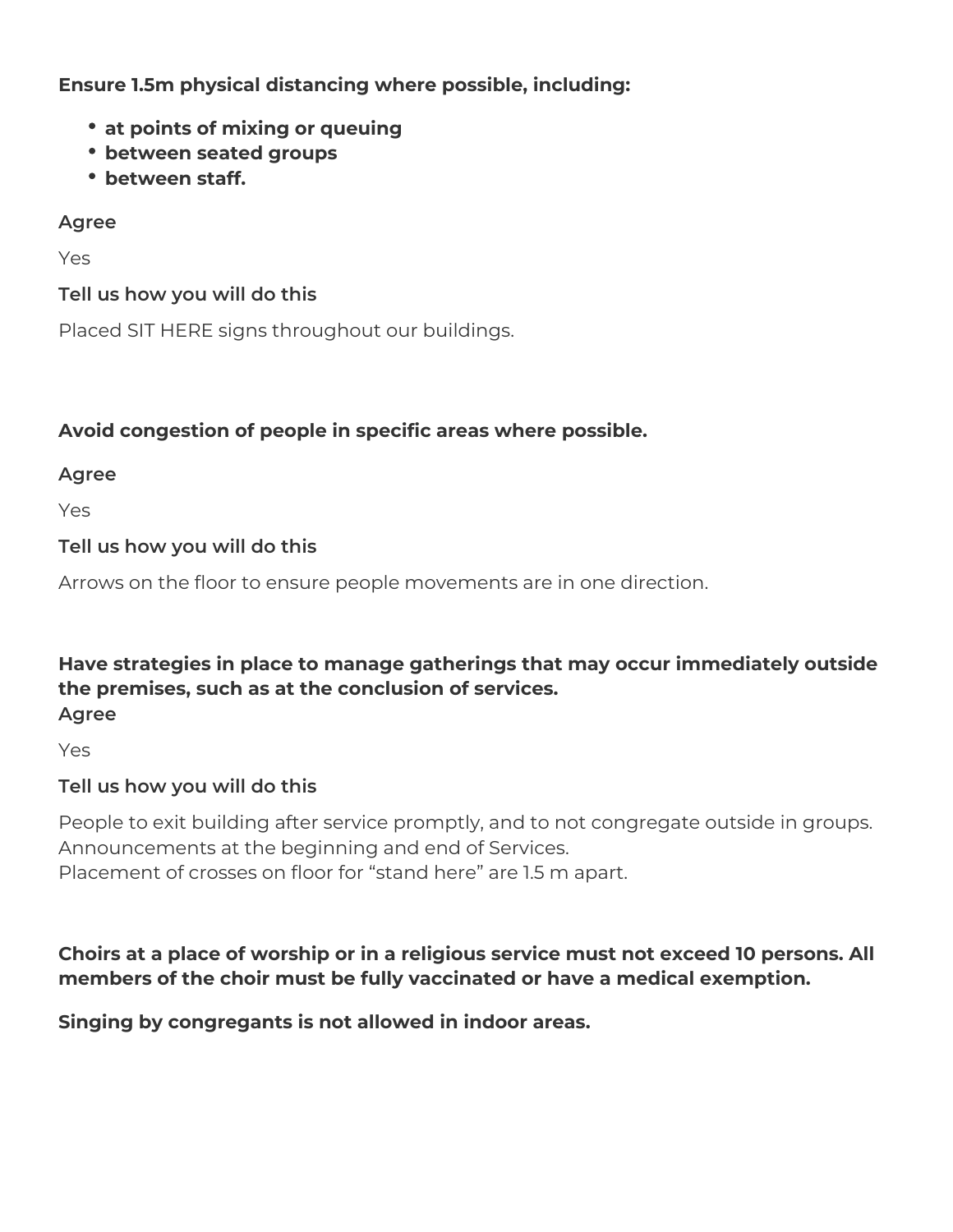Agree

Yes

Tell us how you will do this

Roster of singers each week, not more than 10 persons.

Ventilation

Review the 'COVID-19 guidance on ventilation available at https://www.nsw.gov.au/covid-19/getting-back-to-work-a-covid-safe way/ventilation-guidannde consider which measures are relevant to your premises before completing this COVID-19 Safety Plan. Agree

Yes

Tell us how you will do this

Doors and windows of the Church building to remain open during se to be used where appropriate to aid ventilation and circulation of a

Use outdoor settings wherever possible. Agree

Yes

Tell us how you will do this

Where appropriate, outdoor areas to be used.

In indoor areas, increase natural ventilation by opening windows a possible.

Agree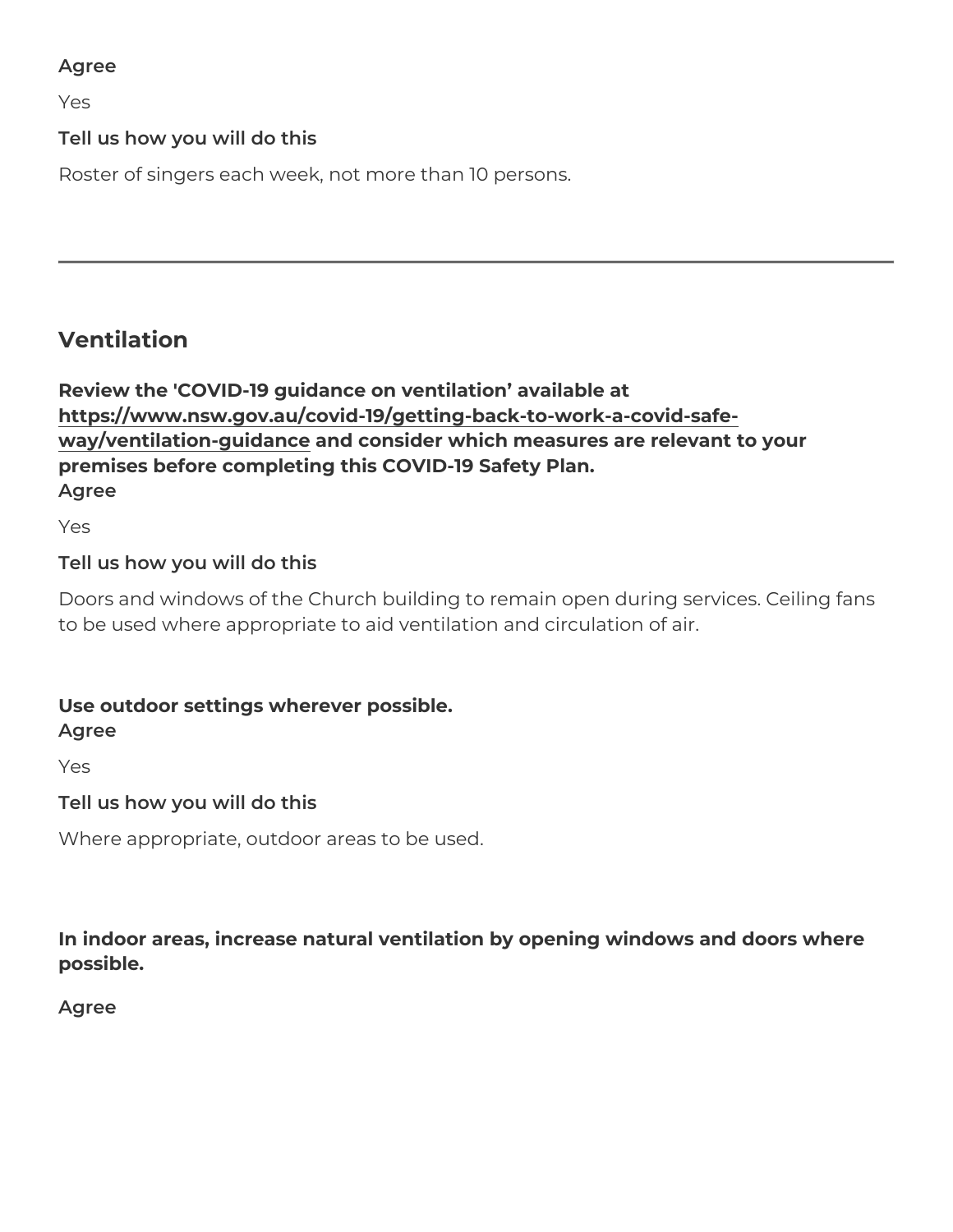Yes

# **Tell us how you will do this**

Doors and windows of the Church building to remain open during services.

**In indoor areas, increase mechanical ventilation where possible by optimising air conditioning or other system settings (such as by maximising the intake of outside air and reducing or avoiding recirculation of air). Agree**

Yes

**Tell us how you will do this**

Ceiling fans to be used where appropriate to aid ventilation and circulation of air.

**Ensure mechanical ventilation systems are regularly maintained to optimise performance (for example through regular filter cleaning or filter changes). Agree**

Yes

### **Tell us how you will do this**

No A/C system installed in the church.

**Consider consulting relevant experts such as building owners or facility managers, ventilation engineers and industrial or occupational hygienists to optimise indoor ventilation.**

**Agree**

Yes

# **Tell us how you will do this**

If required, we will consult a professional to review this requirement.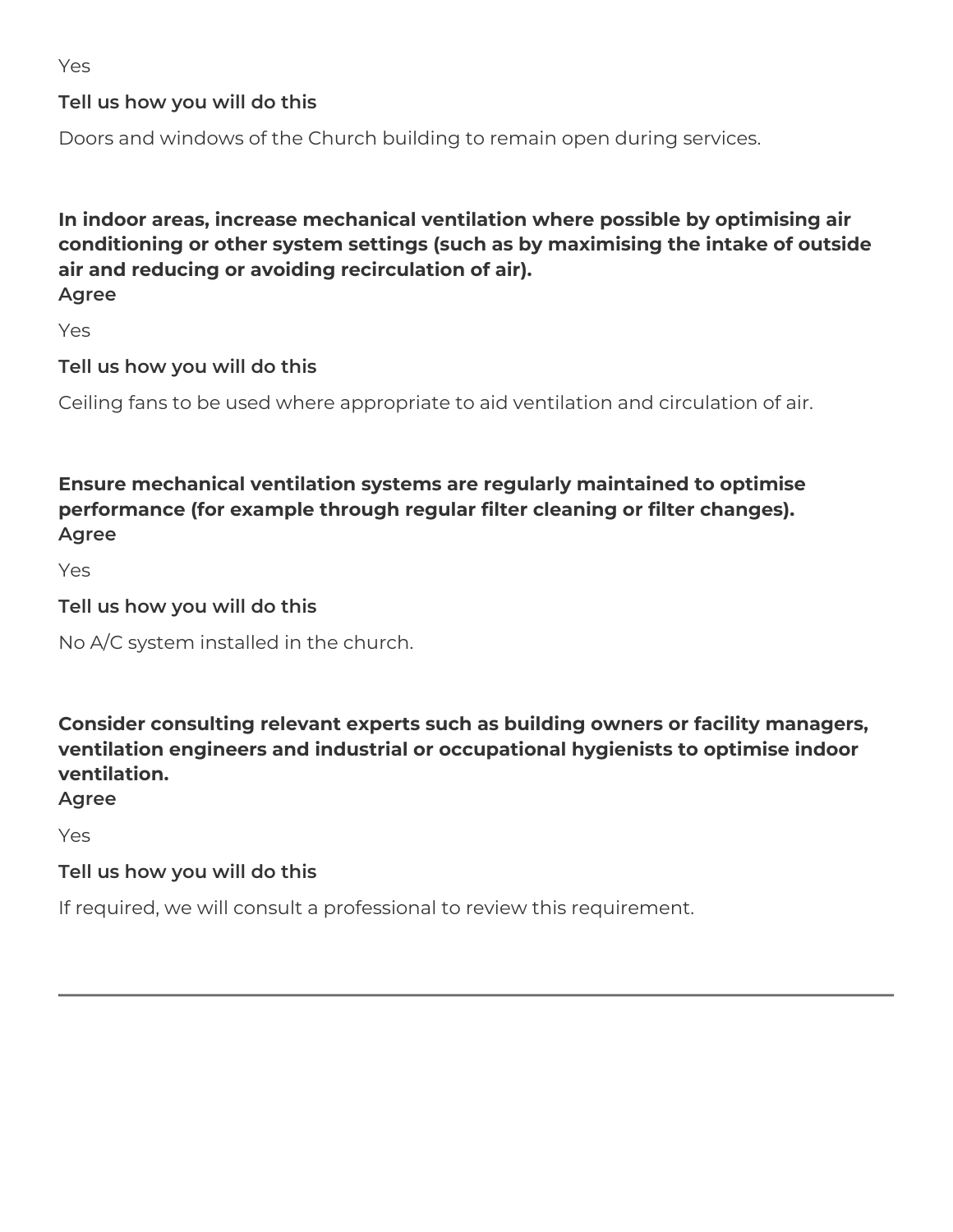# **Hygiene and cleaning**

### **Face masks must be worn by staff and customers in indoor areas, unless exempt. Agree**

Yes

#### **Tell us how you will do this**

Check-in attendants to advise those entering the church that they need to have a mask on before entry.

# **Adopt good hand hygiene practices. Have hand sanitiser at key points around the venue.**

#### **Agree**

Yes

### **Tell us how you will do this**

Hand Sanitiser available throughout buildings with how to wash hands signage.

# **Ensure bathrooms are well stocked with hand soap and paper towels or hand dryers.**

**Agree**

Yes

#### **Tell us how you will do this**

Bathrooms to be stocked up during cleaning of the area.

**Clean frequently used indoor hard surface areas (including children's play areas) at least daily with detergent/disinfectant. Clean frequently touched areas and surfaces several times per day.**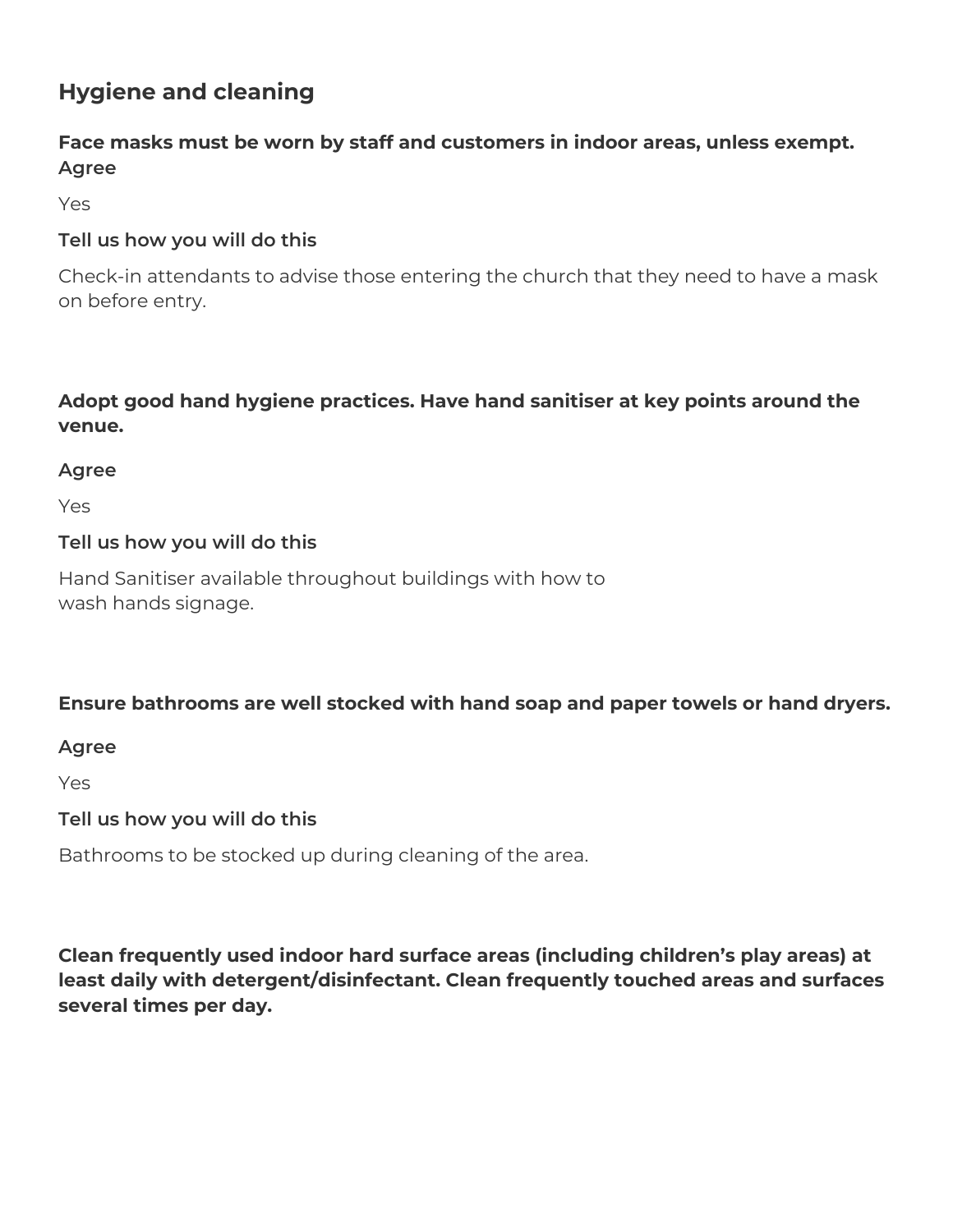#### **Agree**

Yes

### **Tell us how you will do this**

Areas to be cleaned down by those using the space once they have finished.

# **Record keeping**

**Use the NSW Government QR code system to collect an electronic record of the name, contact number and entry time for all staff, volunteers, visitors and contractors.**

#### **Agree**

Yes

### **Tell us how you will do this**

QR code check-in signage located at entry to church. Check-in attendants to ensure this is completed prior to entry.

**Processes must be in place to ensure that people provide the required contact information, such as by checking phones for the green tick to confirm they have checked in (keeping 1.5m physical distance between staff and patrons). QR codes should be clearly visible and accessible including at entrances to the premises.**

#### **Agree**

Yes

# **Tell us how you will do this**

QR code check-in signage located at entry to church. Check-in attendants to ensure this is completed prior to entry.

**If a person is unable to provide contact details, for example due to age or language barriers, another person may provide contact details on their behalf. If it is not**